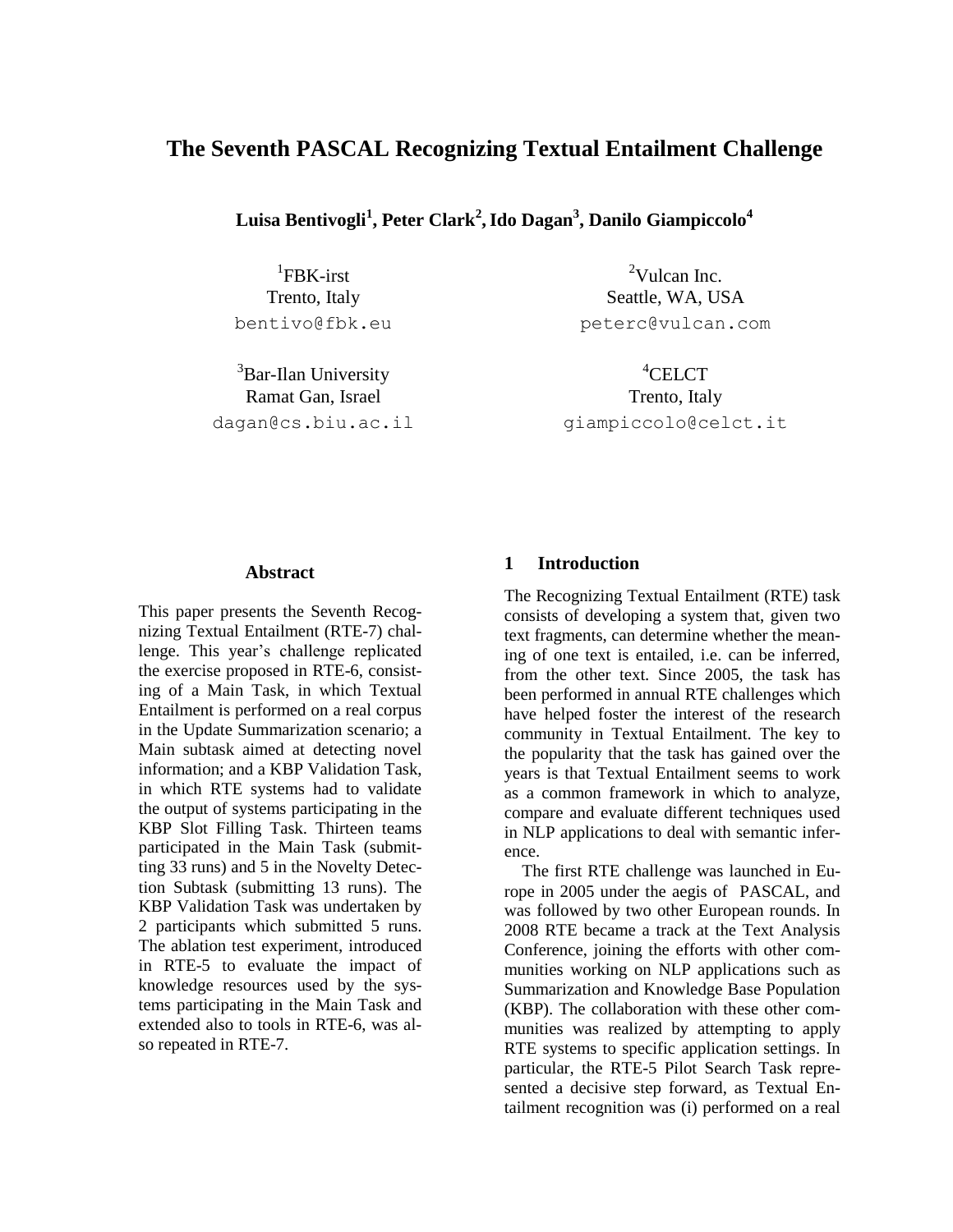text corpus for the first time, and (ii) set up in the Summarization setting, in the attempt to analyze the potential impact of Textual Entailment on a real NLP application.

The RTE-6 challenge tried to capitalize on the advances made in the formulation of the Textual Entailment exercise, and pursued two aims, namely (i) to propose data sets which reflect the natural distribution of entailment in a corpus and present all the typical problems raised by Textual entailment performed in a natural setting; and (ii) to further explore the contribution that RTE engines can provide to Summarization applications. In order to achieve these objectives, some innovations were introduced. First, the traditional Main Task, in which the data sets were composed of isolated, artificially created  $T(ext)$  – H(ypothesis) pairs, was replaced by a new Main Task that consisted of recognizing textual entailment within a corpus. The task was situated in the Summarization setting as a close variant of the RTE-5 Pilot Task: given a corpus, a hypothesis H and a set of "candidate" sentences retrieved by the Lucene search engine from that corpus for H, RTE systems are required to identify all the sentences that entail the H among the candidate sentences.

Second, in RTE-6 a Novelty Detection Subtask aimed at specifically addressing the needs of the Summarization Update scenario was also included, where a system had to judge whether the information contained in each hypothesis H is novel with respect to (i.e. not entailed by) the information contained in the corpus. Another major innovation in RTE-6 was represented by the KBP Validation Pilot Task, in which RTE systems had to validate the output of systems participating in the KBP Slot Filling Task (an advanced Information Extraction task). The goal of this was to show the potential utility of RTE systems for Knowledge Base Population and Information Extraction.

As in RTE-5, ablation tests on the knowledge resources and tools used by participating systems were also required, with the aim of studying the relevance of such resources in recognizing Textual Entailment.

In order to ensure the continuity with the previous challenge and allow participants to address the novelties introduced for the first time in RTE-6, the same tasks were used in RTE-7 without significant changes, following the wellestablished practice of not significantly changing the task every year.

This paper describes the preparation of the data sets for the Main, Novelty Detection and KBP Validation tasks, the metrics used for the evaluation of the systems' submissions, and a preliminary analysis of the results of the challenge. In Section 2 the Main Task is presented, describing the data sets, the evaluation methodology, and an analysis of the results achieved by the participating systems. Section 3 is dedicated to a detailed presentation of the Novelty Detection Subtask, and the KBP Validation Task is described in Section 4. In Section 5 the RTE-7 ablation tests, together with the RTE Knowledge Resources initiative, are presented. Conclusions and perspectives on future work are outlined in Section 6.

# **2 The RTE-7 Main Task: Recognizing Textual Entailment within a Corpus**

Textual Entailment is defined as a directional relationship between two text fragments - T, the entailing text and H, the entailed text - so that *T entails H if, typically, a human reading T would infer that H is most likely true* (Dagan et al., 2006).

This definition of entailment is based on (and assumes) common human understanding of language as well as background knowledge; in fact, for Textual Entailment to hold it is required that *text and knowledge entail H, but knowledge alone cannot entail H.* This means that H may be entailed by incorporating some prior knowledge that would enable its inference from T, but it should not be entailed by that knowledge alone. In other words, H is not entailed if H is true regardless of T.

The task of Recognizing Textual Entailment within a corpus, which was introduced as a pilot task in RTE-5 (see Bentivogli et al., 2009b) and became the Main task in 2006, consists of finding all the sentences in a set of documents that entail a given Hypothesis. In such a scenario, both T and H are to be interpreted in the context of the corpus, as they rely on explicit and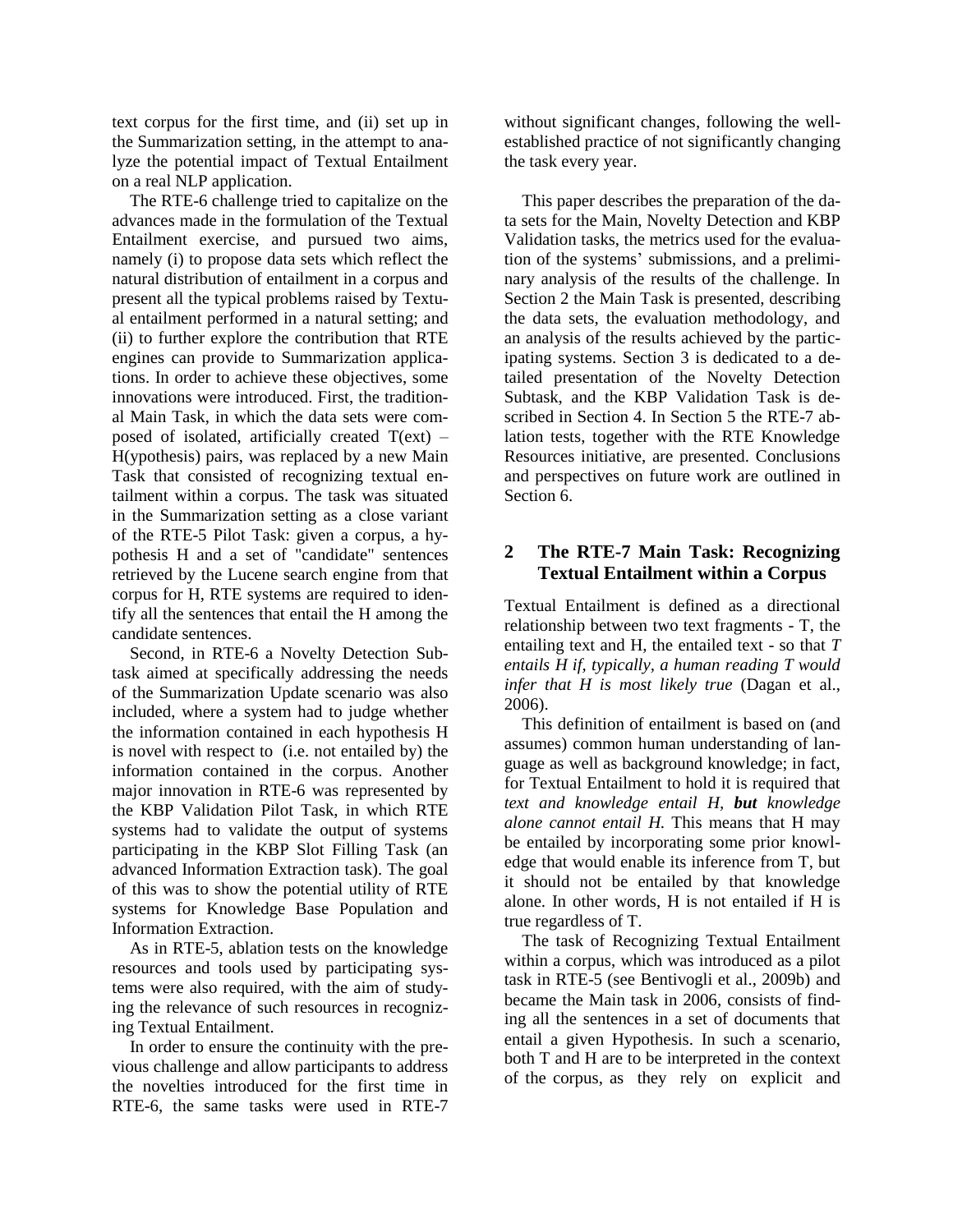implicit references to entities, events, dates, places, situations, etc. pertaining to the topic<sup>1</sup>.

As in RTE-6, the RTE-7 Main Task is situated in the Summarization application setting, which means that (i) the RTE corpus is taken from the 2009 and 2010 Summarization Task data set and (ii) the Hs are standalone versions of sentences in that data set, partly selected among the sentences incorporated into some of the automatic summaries created by the systems participating in the Update Summarization Task<sup>2</sup>, and partly taken directly from Summarization data set documents.

The goal of the task is to explore the contribution that RTE engines can make to Summarization. In fact, in a general summarization setting, correctly extracting all the sentences entailing a given candidate statement for the summary (similar to Hs in RTE) corresponds to identifying all its mentions in the text, which is useful for assessing the importance of that candidate statement for the summary and, at the same time, detecting those sentences which contain redundant information and should probably not be included in the summary.

The rest of Section 2 describes the Main Task in detail, presenting a description of the task, the resulting data set, the metrics used to evaluate the systems' submissions and the results obtained.

### **2.1 Task Description**

In the RTE-7 Main Task, given a corpus, a hypothesis H, and a set of "candidate" entailing sentences for that H retrieved by Lucene from the corpus, RTE systems are required to identify all the sentences that entail H among the candidate sentences.

The task is not performed on all the sentences in the corpus, but only on a subset of candidates retrieved by Lucene in a preliminary Information Retrieval filtering phase performed by the organizers while building the data set.

For this filtering phase, the retrieval component has to consider (i) each hypothesis as a query and (ii) the corpus sentences as "the documents" to be retrieved. For this purpose, the Apache Lucene<sup>3</sup> text search engine, Version 2.9.1, was used with the following characteristics:

- *StandardAnalyzer* (tokenization, lowercase and stop-word filtering, basic cleanup of words)
- Boolean "OR" query
- default document scoring function.

Regarding the number of sentences to be considered as candidates for entailment, the same criterion as in RTE-6 was followed: only the 100 top-ranked sentences retrieved by Lucene for each H were included in the data set. This choice was based on a study carried out in 2010 showing that with such setting Lucene achieves a recall of about 0.80, providing a good compromise between a sufficient number of entailing sentences and a manageable amount of annotations needed for the creation of a gold standard – even though, in this way, about 20% of entailing sentences, present in the corpus but not retrieved by Lucene, get lost. Unlike in RTE-6, this year the Lucene ranking score for each H was given to participants as supplementary information regarding the preliminary IR phase.

Note that a certain number of Hs have no entailing sentences in the corpus, and also that some documents in the corpus do not contain any entailing sentences.

The example below presents a hypothesis (H) referring to a given topic, and some of the entailing sentences (T) among the larger set of candidate sentences retrieved by Lucene:

- H: Lance Armstrong is a Tour de France winner.
- $T_1$ : : Claims by a French newspaper that seven-time Tour de France winner Lance Armstrong had taken EPO were attacked as unsound and unethical by the director of the Canadian laboratory whose tests saw Olympic drug cheat Ben Johnson hit with a lifetime ban.

(AFP\_ENG\_20050824.0557 s\_id="1" )

- $T_2$ : : L'Equipe on Tuesday carried a front page story headlined "Armstrong's Lie" suggesting the Texan had used the illegal blood booster EPO (erythropoeitin) during his first Tour win in 1999. (doc="AFP\_ENG\_20050824.0557" s\_id="2")
- $T_3$ : The exploits of seven-times Tour de France champion Lance Armstrong, who is alleged to have used

<sup>&</sup>lt;sup>1</sup> For an analysis of the relevance of discourse phenomena in Textual Entailment see (Bentivogli et al., 2009a).

<sup>&</sup>lt;sup>2</sup> In the 2009 Summarization Task, the automatic summaries were an assembly of (sometimes modified) selected corpus sentences rather than synthesized sentences.

<sup>&</sup>lt;sup>3</sup> http://lucene.apache.org/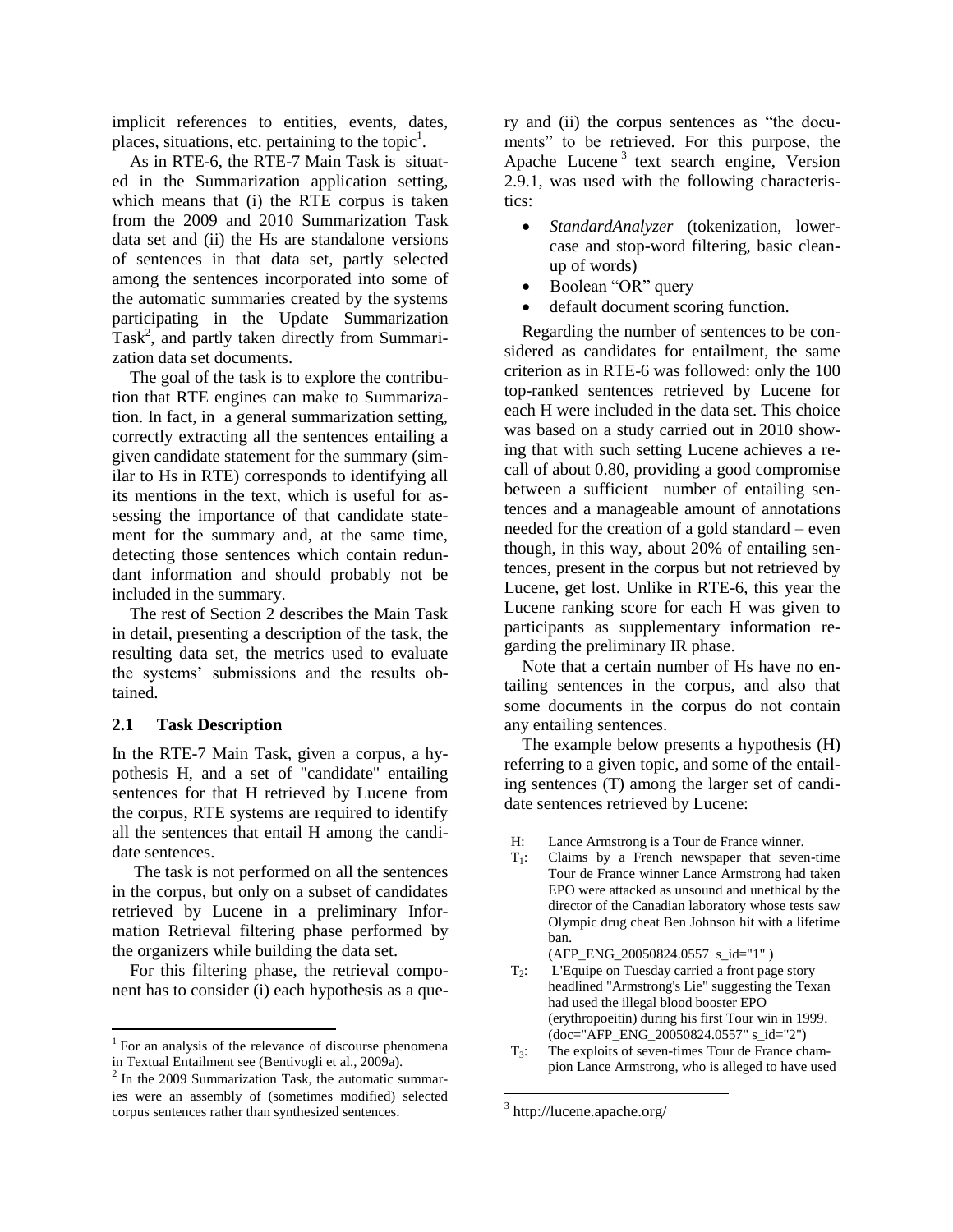the banned blood booster EPO (erythropoietin) in 1999, are also down to the use of other banned substances according to one expert. (doc="AFP\_ENG\_20050831.0529" s\_id="1")

- $T_{4}$ : : Armstrong, who retired after his seventh yellow jersey victory last month, has always denied ever taking banned substances, and has been on a major defensive since a report by French newspaper L'Equipe last week showed details of doping test results from the Tour de France in 1999. (doc="AFP\_ENG\_20050831.0529" s\_id="3")
- $T_5$ : : French sports daily L'Equipe reported Tuesday that Lance Armstrong used the performance-enhancing drug EPO to help win his first Tour de France in 1999, a report the seven-time Tour winner vehemently denied (APW\_ENG\_20050823.0684 s\_id=1)

Note that while only the subset of the candidate entailing sentences must be judged for entailment, these sentences are not to be considered as isolated texts. Rather, the entire corpus to which the candidate entailing sentences belong is to be taken into consideration in order to resolve discourse references and appropriately judge the entailment relation. For instance, the second sentence in the example above  $(T_2)$  is considered an entailing sentence because from its context it can be seen that "*the Texan"* and *"Tour"* refer respectively to "*Lance Armstrong"* and *"Tour de France"*, mentioned earlier in the discourse.

## **2.2 Data Set Description**

The RTE-7 Main data set is based on the data created for the TAC 2008 and 2009 Update Summarization Task. The TAC 2008 and 2009 SUM Update data consists of a number of topics, each containing two sets of documents, namely (i) Cluster A, made up of the first 10 texts in chronological order (of publication date), and (ii) Cluster B, made up of the last 10 texts.

The RTE-7 data set is composed of 20 topics, 10 used for the Development Set and 10 for the Test Set. For each topic, the RTE-7 Main Task data consist of:

a) A number of Hypotheses (between 20 and 40) referring to the topic. The Hypotheses are standalone sentences taken from the TAC Update Summarization corpus – i.e. both Cluster A and Cluster B documents.

- b) A set of 10 documents, corresponding to the Cluster A corpus.
- c) For each H, a list of up to 100 candidate entailing sentences (the Ts) from the Cluster A corpus, together with their location in the corpus and Lucene ranking score.

While Ts are naturally occurring sentences in a corpus and are to be taken as they are, the Hs were slightly modified from the originals so as to make them standalone sentences. The procedure applied for the creation of the Hs is described in the following section.

## **2.3 Creation of the Hypotheses**

In the creation of the Hypotheses, two criteria were followed, namely (i) to be as consistent as possible with the Summarization scenario, and cover as much as possible the content of some automatic summaries by systems participating in the Update Summarization Task and (ii) to provide a sufficient number of entailing sentences, in order to respond to the needs of TE systems. To meet these criterea, we adopted a slightly different H creation methodology from that used in RTE-6. In fact, in last year's challenge the goal was that all the content of the automatic summaries of the 10 best scoring systems<sup>4</sup> participating in the TAC 2009 Update Summarization Task was captured by the Hs. However, in the end not all the content was represented, due to practical constraints, namely (i) keeping the number of Hs within the fixed maximum of 30 and (ii) maximizing the number of entailing sentences, which required leaving out some information that made a H too specific.

In order to improve the coverage of the automatic summaries' content, and at the same time keep the number of Hs manageable, in RTE-7 we chose to cover the prominent majority of the content of only the 3 best scoring systems' automatic summaries (instead of 10 as it was in RTE-6). The same procedure defined last year was followed to cover the vast majority of the information contained in the three summaries. First, all the sentences present in the 3 summaries were collected. When a summary sentence contained several pieces of information, it was divided into simpler content units, which were

<sup>4</sup> According to the Pyramid evaluation results for summaries of Cluster B (see Dang and Owczarzak, 2009).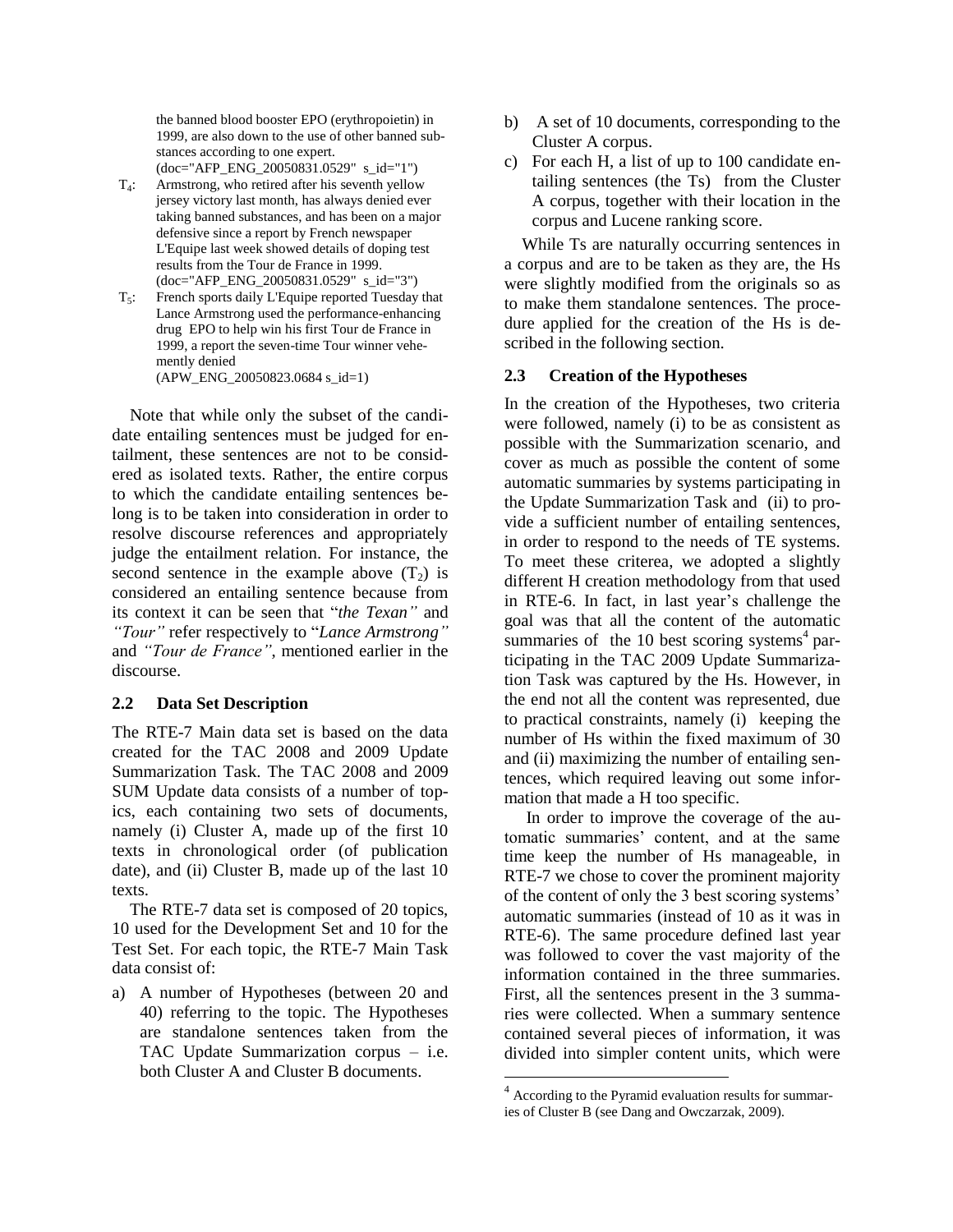then rephrased as standalone sentences. For example, from the summary sentence (taken from Topic 828 in Test Set) "*Martha Stewart, who is about to get out of prison, seems to have undergone a makeover on the cover of the latest Newsweek",* the following Hs were created:

- H1213: *Martha Stewart is about to get out of Alderson Federal Prison Camp.*
- H1214**:** *Martha Stewart seems to have undergone a makeover on the cover of the latest Newsweek.*
- H1215: *Martha Stewart seems to have undergone a makeover.*
- H1216: *Martha Stewart was on the cover of the latest Newsweek.*

Moreover, although the original sentences were turned into Hs as verbatim as possible, minor syntactic and morpho-syntactic changes were introduced, if necessary, to produce grammatically correct standalone sentences. Similarly, discourse references were also resolved – for instance, in H1213 above the original phrase "*out of prison*" was resolved as "*out of Alderson Federal Prison Camp.",* on the bases of the context from which the summary sentence was taken.

In order to obtain a sufficient number of entailing sentences, as required for the RTE task, an additional number of Hs was created directly from the Cluster A corpus text snippets, even if not present in the automatic summaries (differently from RTE-6 where the additional Hs were taken from Cluster B).

Regarding time anchoring, T and H are naturally anchored to the publication date of the document from which they are taken. This must be taken into account while interpreting T and H verb tenses, since verb tenses are intrinsically deictic and depend on their anchor time (for more detail, see Bentivogli et al., 2009a).

### **2.4 The Final Data Set**

Note that, unlike in RTE-6, the Main Task data set does not contain all the created Hs. Rather, in order to keep the number of Hs manageable, a selection was made, which did not include some of the Hs created from the automatic summaries that had no entailing sentences.

The Development Set is composed of 10 topics, and contains globally 284 Hs, 91 of which were not taken from the automatic summaries but directly from Cluster A sentences. For each H of a topic, all the candidate entailing sentences (100 at most) had to be judged for entailment, yielding 21,420 sentence annotations, of which 1,136 are "entailment" judgments (note that the same sentence can be a candidate for - and entail - more than one H). 110 Hs do not have entailing sentences, while the remaining 174 have at least one entailing sentence.

The Test Set is also composed of 10 topics, and contains globally 269 Hs, 77 of which were not taken from the automatic summaries but directly from Cluster A sentences. There are 22,426 sentence annotations, 1,308 of which are "entailment" judgments. 83 Hs do not have entailing sentences, while the remaining 186 have at least one entailing sentence.

In order to assure the creation of a high quality resource, the whole data set was annotated by three assessors. Once the annotation was performed, a reconciliation phase was carried out to eliminate annotators' mistakes and leave only real disagreements. After the reconciliation phase, the inter-annotator agreement calculated using the Kappa statistics (Siegel and Castellan, 1988; Fleiss, 1971) was 98.35 % for the Development Set and  $98.51$  % for the Test Set<sup>5</sup>.

## **2.5 Evaluation Measures**

The evaluation was carried out in the same way as in the RTE-6 Main Task. System results were compared to a human-annotated gold standard and the metrics used to evaluate system performances were Precision, Recall, and Fmeasure.

The official metric chosen for ranking systems was micro-averaged F-measure. Additionally, macro-averaged results for topics were made available to participants. As systems were not forced to retrieve at least one entailing sentence for each topic, in order to calculate macroaveraged results it was decided that, if no sentence was returned for a given topic, the Precision for that topic is 0. Also, as many Hs had no entailing sentences, macro-averaged results for hypotheses were not calculated.

 $<sup>5</sup>$  It is worth mentioning that the percentage of agreement</sup> over those annotations where at least one assessor said YES was 95.51% for the Development Set and 95% for the Test Set.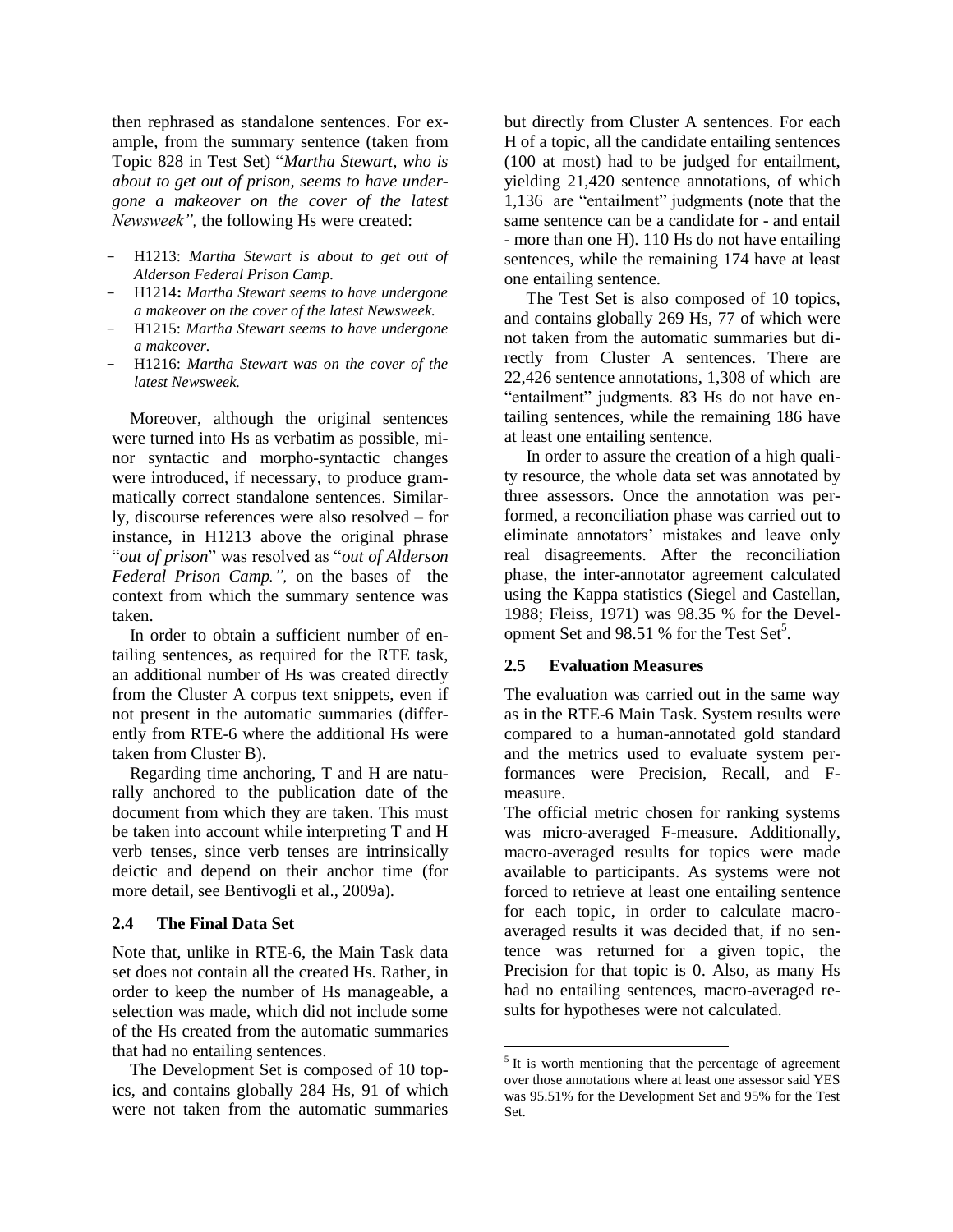| <b>RUN</b>        | Micro-Average |        |           | Macro-Average (by TOPIC) |        |           |  |  |
|-------------------|---------------|--------|-----------|--------------------------|--------|-----------|--|--|
|                   | Precision     | Recall | F-measure | Precision                | Recall | F-measure |  |  |
| BIU1              | 38.97         | 47.4   | 42.77     | 41.3                     | 48.2   | 44.48     |  |  |
| BIU <sub>2</sub>  | 41.81         | 44.11  | 42.93     | 43.16                    | 45.12  | 44.12     |  |  |
| BIU3              | 39.26         | 45.95  | 42.34     | 41.00                    | 47.07  | 43.83     |  |  |
| <b>BUPTTeam1</b>  | 45.02         | 44.95  | 44.99     | 47.53                    | 46.41  | 46.96     |  |  |
| <b>BUPTTeam2</b>  | 48.93         | 40.37  | 44.24     | 52.22                    | 41.88  | 46.48     |  |  |
| BUPTTeam3         | 51.99         | 36.93  | 43.18     | 56.21                    | 38.63  | 45.79     |  |  |
| CELI1             | 41.88         | 46.56  | 44.10     | 46.63                    | 47.65  | 47.14     |  |  |
| DFKI1             | 49.4          | 37.54  | 42.66     | 53.98                    | 38.85  | 45.19     |  |  |
| DFKI <sub>2</sub> | 50.77         | 37.92  | 43.41     | 56.03                    | 39.5   | 46.34     |  |  |
| DFKI3             | 53.07         | 36.31  | 43.12     | 58.85                    | 37.63  | 45.9      |  |  |
| FBK_irst1         | 52.43         | 32.19  | 39.89     | 56.42                    | 33.55  | 42.08     |  |  |
| FBK irst2         | 52.33         | 31.73  | 39.50     | 55.46                    | 32.96  | 41.35     |  |  |
| FBK_irst3         | 46.59         | 38.07  | 41.90     | 51.07                    | 39.86  | 44.78     |  |  |
| ICL1              | 47.88         | 21.56  | 29.73     | 49.23                    | 24.59  | 32.8      |  |  |
| <b>IKOMA1</b>     | 46.96         | 49.08  | 48.00     | 48.94                    | 50.22  | 49.58     |  |  |
| <b>IKOMA2</b>     | 58.48         | 30.05  | 39.70     | 58.87                    | 31.95  | 41.42     |  |  |
| <b>IKOMA3</b>     | 46.51         | 49.46  | 47.94     | 48.37                    | 50.53  | 49.43     |  |  |
| JU_CSE_TAC1       | 58.92         | 19.95  | 29.81     | 66.59                    | 20.74  | 31.63     |  |  |
| JU_CSE_TAC2       | 26.66         | 35.55  | 30.47     | 40.63                    | 35.65  | 37.98     |  |  |
| JU_CSE_TAC3       | 25.16         | 36.85  | 29.90     | 38.99                    | 36.95  | 37.94     |  |  |
| SINAI1            | 47.08         | 8.64   | 14.60     | 50.15                    | 9.21   | 15.56     |  |  |
| SINAI2            | 42.99         | 3.52   | 6.50      | 42.95                    | 3.75   | 6.89      |  |  |
| SINAI3            | 47.3          | 8.72   | 14.72     | 50.6                     | 9.27   | 15.68     |  |  |
| SJTU_CIT1         | 18.52         | 27.6   | 22.17     | 18.35                    | 27.03  | 21.86     |  |  |
| SJTU_CIT2         | 16.5          | 38.3   | 23.07     | 16.1                     | 37.24  | 22.48     |  |  |
| SJTU_CIT3         | 17.92         | 33.33  | 23.31     | 17.49                    | 32.49  | 22.74     |  |  |
| te_iitb1          | 20.67         | 60.24  | 30.78     | 25.06                    | 63.11  | 35.87     |  |  |
| u_tokyo1          | 46.49         | 43.58  | 44.99     | 48.44                    | 45.24  | 46.78     |  |  |
| u_tokyo2          | 47.55         | 42.35  | 44.80     | 48.75                    | 43.61  | 46.04     |  |  |
| u_tokyo3          | 46.84         | 43.58  | 45.15     | 48.63                    | 45.24  | 46.87     |  |  |
| <b>UAIC20111</b>  | 45.4          | 18.12  | 25.90     | 54.17                    | 19.03  | 28.17     |  |  |
| <b>UAIC20112</b>  | 30.21         | 25.84  | 27.85     | 35.18                    | 27.51  | 30.88     |  |  |
| <b>UAIC20113</b>  | 18.04         | 29.66  | 22.43     | 23.78                    | 32.29  | 27.39     |  |  |

**Table 1. Main Task results (in bold Best run of each system)**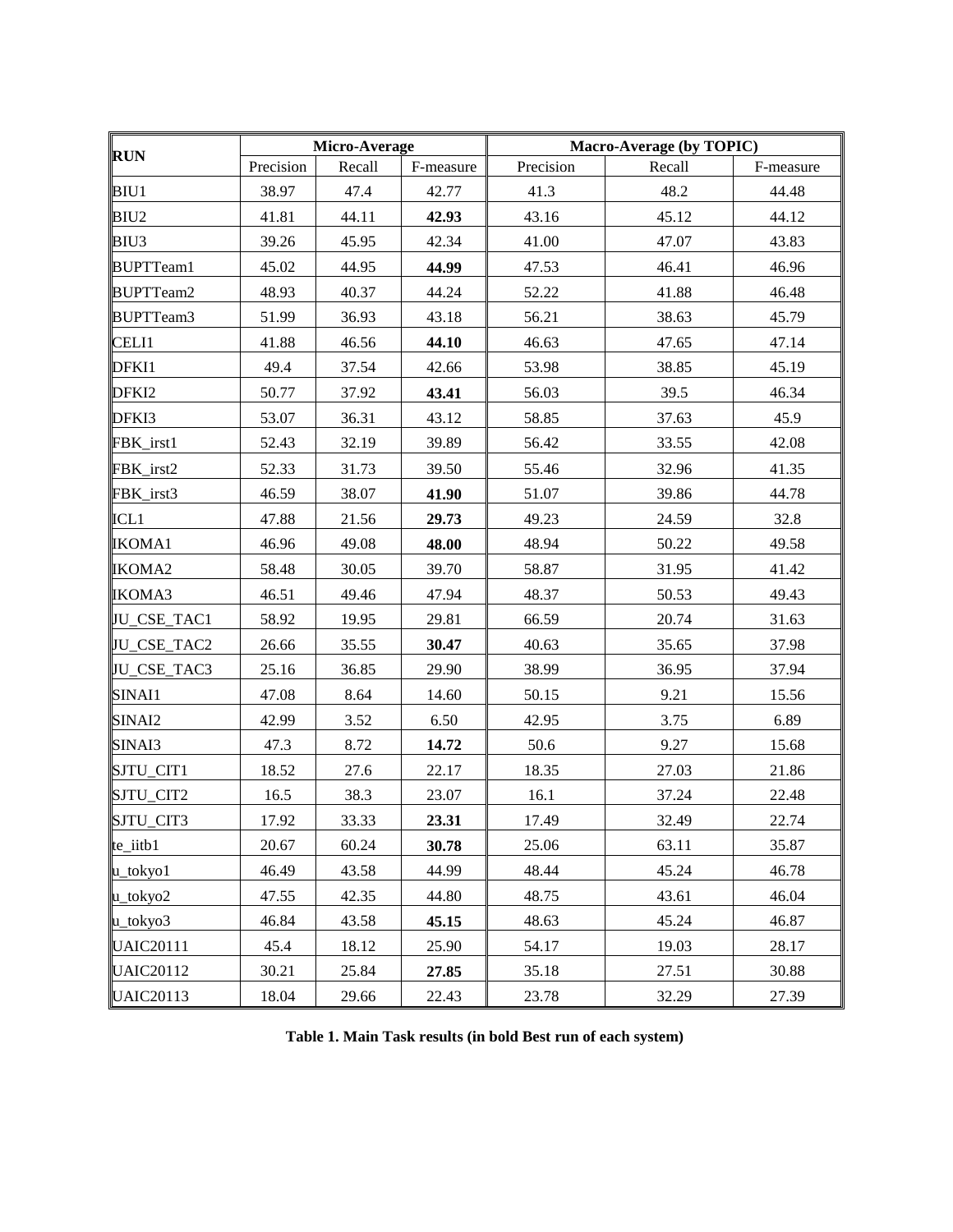### **2.6 Submitted Systems and Results**

Thirteen teams participated in the Search Task, submitting a total of 33 runs. Table 1 presents the micro- and macro-averaged results of all the submitted runs. Details about Precision, Recall, and F-measure for single topics can be found in the Notebook Appendix. As regards overall results on micro-average, Table 2 shows some Fmeasure statistics, calculated both (i) over all the submitted runs and (ii) considering only the best run of each participating group.

A first general analysis of the results shows that, unlike in RTE-6, almost two thirds of the systems performed higher in Precision than in Recall. Considering the difference between Precision and Recall within each run, a large variability is noted between the systems, ranging (on micro-averaged results) from (0.07 *BUPTTeam1*) to 39.57 (*te\_iitb1)*. Generally a better trade-off between Precision and Recall was seen as compared with the last challenge.

Five Information Retrieval baselines were also calculated. The results are shown in Table 3. The first four baselines were created considering as entailing sentences respectively the top 5, 10, 15, 20 sentences ranked by Lucene. The fifth baseline considered as entailing sentences all the candidate sentences to be judged for entailment in the Main Task, i.e. the top 100 sentences (at most) retrieved by Lucene.

Table 3 shows that Baseline\_5 performed best, scoring an F-measure of 37.41, which is 1.46 points above the average, 4.49 points below the median and 10.59 points below the best system's F-measure.

Comparing the results achieved in RTE-6 and in RTE-7, we see that although the best result is essentially the same, an improvement of the overall performances has been registered, as median and average values are higher both considering all submitted runs and only the best runs for each system. Regarding the baseline,

| <b>F-measure</b> | All runs | <b>Best runs</b> |
|------------------|----------|------------------|
| Highest          | 48.00    | 48.00            |
| Median           | 39.89    | 41.90            |
| Average          | 35.06    | 35.95            |
| Lowest           | 6 50     | 14 72            |

**Table 2. Main Task F-measure statistics**

|              | <b>Precision</b> | Recall | <b>F-measure</b> |
|--------------|------------------|--------|------------------|
| Baseline 5   | 37.00            | 37.84  | 37.41            |
| Baseline 10  | 27.07            | 55.20  | 36.33            |
| Baseline 15  | 21.15            | 64.65  | 31.85            |
| Baseline 20  | 17.71            | 71.64  | 28.40            |
| Baseline 100 | 5.83             | 100    | 11.02            |

**Table 3. Baseline results**

a similar trend as in RTE-6 is recorded.

The positive overall performance of the systems confirms that RTE techniques could be used, in addition to single IR techniques, to help summarization systems in detecting sentences that imply each other, and thus removing duplicates.

## **3 Novelty Detection Subtask**

The Novelty Detection Subtask consists of judging if the information contained in each H drawn from the cluster B documents - is novel with respect to the information contained in the set of Cluster A candidate entailing sentences. If for a given H one or more entailing sentences are found, it means that the content of the H is not new. On the contrary, if no entailing sentences are detected, it means that the information contained in the H is novel.

The Novelty Detection Subtask is aimed at specifically addressing the needs of the Summarization Update Task. In this task, systems are required to write a short summary of a set of newswire articles, under the assumption that the user has already read a given set of earlier articles. In such a setting, it is important to distinguish between novel and non-novel information. RTE engines which are able to detect the novelty of Hs - i.e., find Hs which have no entailing Ts - can help Summarization systems filter out non-novel sentences from their summaries. From the systems' point of view, the Novelty Detection Subtask was similar to the Main Task, and did not require any additional annotations. Rather, the novelty detection decision could be derived automatically from the number of entailing sentences found for each H: when no entailing sentences for that H were found among the Cluster A candidate entailing sentences, then the H was judged as novel. In contrast, if one or more entailing sentences were retrieved for a given H, then the H was judged as non-novel. As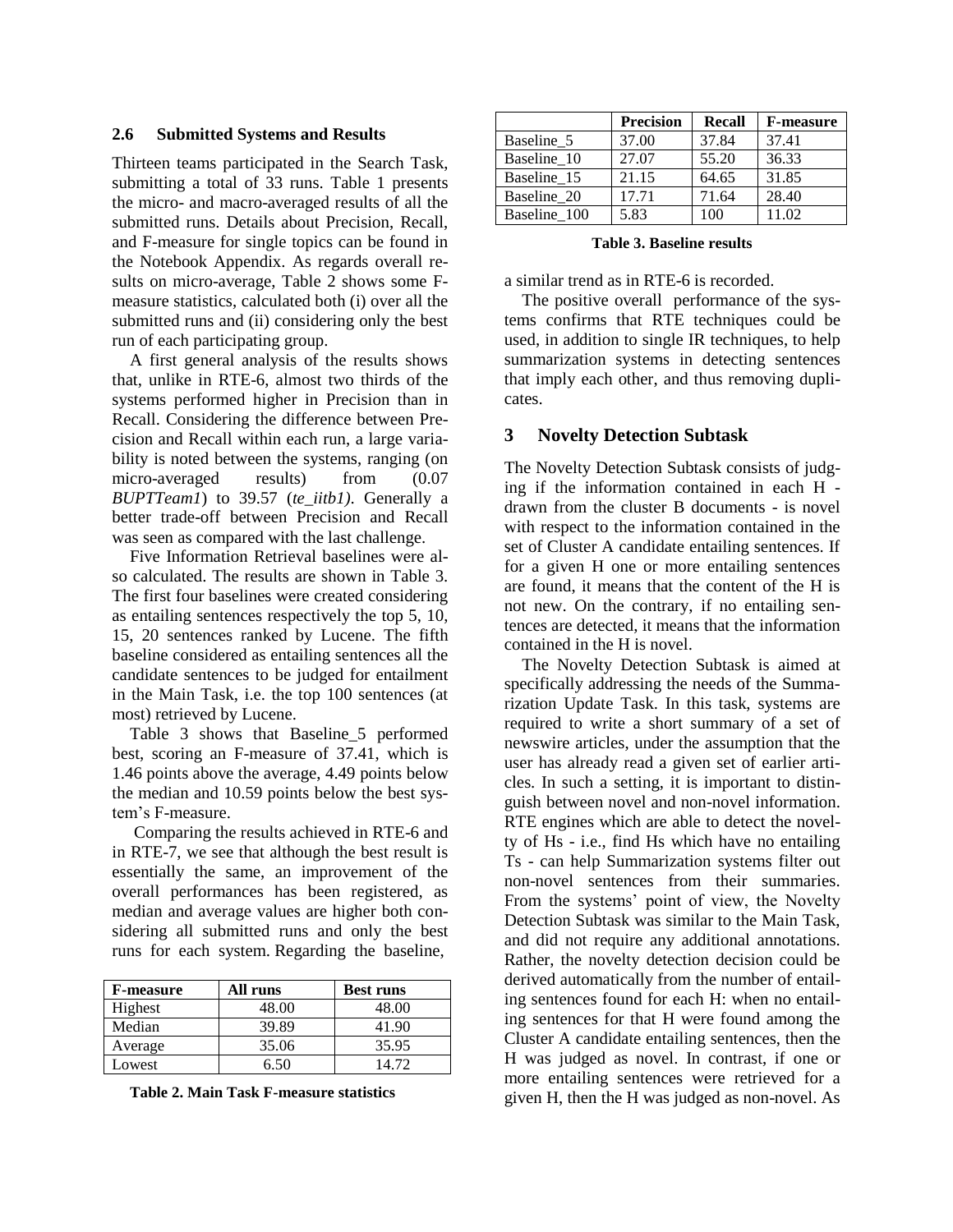in the Main Task, for non-novel Hs all the entailing sentences had to be returned as justification of the judgment. Given this setting, the participants in the Subtask had the opportunity to tune their systems specifically for novelty detection, without having to change their output format.

Nevertheless, the Novelty Detection Task differed from the Main Task because it contained a different set of Hs from that used for the Main Task (see Section 3.1). Moreover, the system outputs were scored differently, using specific scoring metrics designed for assessing novelty detection. In the following, both the data set and the evaluation metrics are described in detail.

### **3.1 The Data Set**

The Novelty Detection data set is similar to the Main task data set except that it contains a different set of Hs and corresponding candidate sentences. In the Main task, Hs are taken both from Cluster B automatic summaries and Cluster A sentences. However, the Hs that are not taken from the automatic summaries are less interesting from a Summarization perspective, because they typically have relatively numerous entailing sentences in the Cluster A corpus and can be more easily recognized as non-novel by the summarization systems. Therefore, the Novelty Detection data contain *all and only* the Hs taken from Cluster B automatic summaries – specifically representing the prominent majority of the content of the automatic summaries of the three best Summarization systems.<sup>6</sup>

The Development Set is composed of 10 topics, and contains globally 254 Hs. Among them, 159 Hs contain novel information (i.e. they have no entailing sentences), whereas 95 Hs do not contain novel information, with a total number of entailing sentences of 576.

The Test Set is composed of 10 topics, and contains globally 302 Hs. Among them, 195 Hs contain novel information (i.e. they have no entailing sentences), whereas 107 Hs do not con-

tain novel information, with a total number of entailing sentences of 779.

The inter-annotator agreement calculated using the Kappa statistics was 98.21% for the Development Set and 98.06% for the Test Set.

## **3.2 Evaluation Measures**

As in the Main Task, the system results were compared to the human-annotated gold standard. Two scores were used to evaluate the system performance on the Novelty Detection Task, namely:

1) The primary score is Precision, Recall and Fmeasure computed on the binary novel/nonnovel decision. The novelty detection decision was derived automatically from the number of justifications provided by the system - i.e. the entailing sentences retrieved for each H - where 0 implies 'novel', 1 or more 'non-novel'.

2) The secondary score measures the quality of the justifications provided for non-novel Hs, that is the set of all the sentences extracted as entailing the Hs. This type of evaluation is the same as the one carried out for the Main Task, and uses the same metrics, i.e. Micro-averaged Precision, Recall and F-measure.

# **3.3 Submitted Systems and Results**

Five teams participated in the Novelty Detection Task, submitting 13 runs. Table 4 presents the results of the Novelty Detection and Justification scores for all the systems participating in the task. More details about Precision, Recall and Fmeasure for the single topics can be found in the Notebook Appendix.

For overall results on Novelty Detection and Justification scores, Table 5 shows some Fmeasure statistics, calculated both over all the submitted runs and considering only the best run of each participating group.

Eleven out of 13 submitted runs scored above 80, and considering only the best runs of each system, three out of 5 systems achieved an Fmeasure above 86.26. Both average and Fmeasure values - 85.72 and 86.26 respectively show a good overall performance of the systems. Unlike in RTE-6, Precision was generally higher than Recall, scoring above 90 in 8 cases out of 13, compared to Recall values which remained

 $<sup>6</sup>$  A typical kind of information which was not covered by</sup> the Hs are the sources of news (e.g., given the sentence "Norwegian Foreign Minister will visit Sri Lanka, the Norwegian Embassy said in a press release.", the piece of information "the Norwegian Embassy said in a press release" is not included in the H set).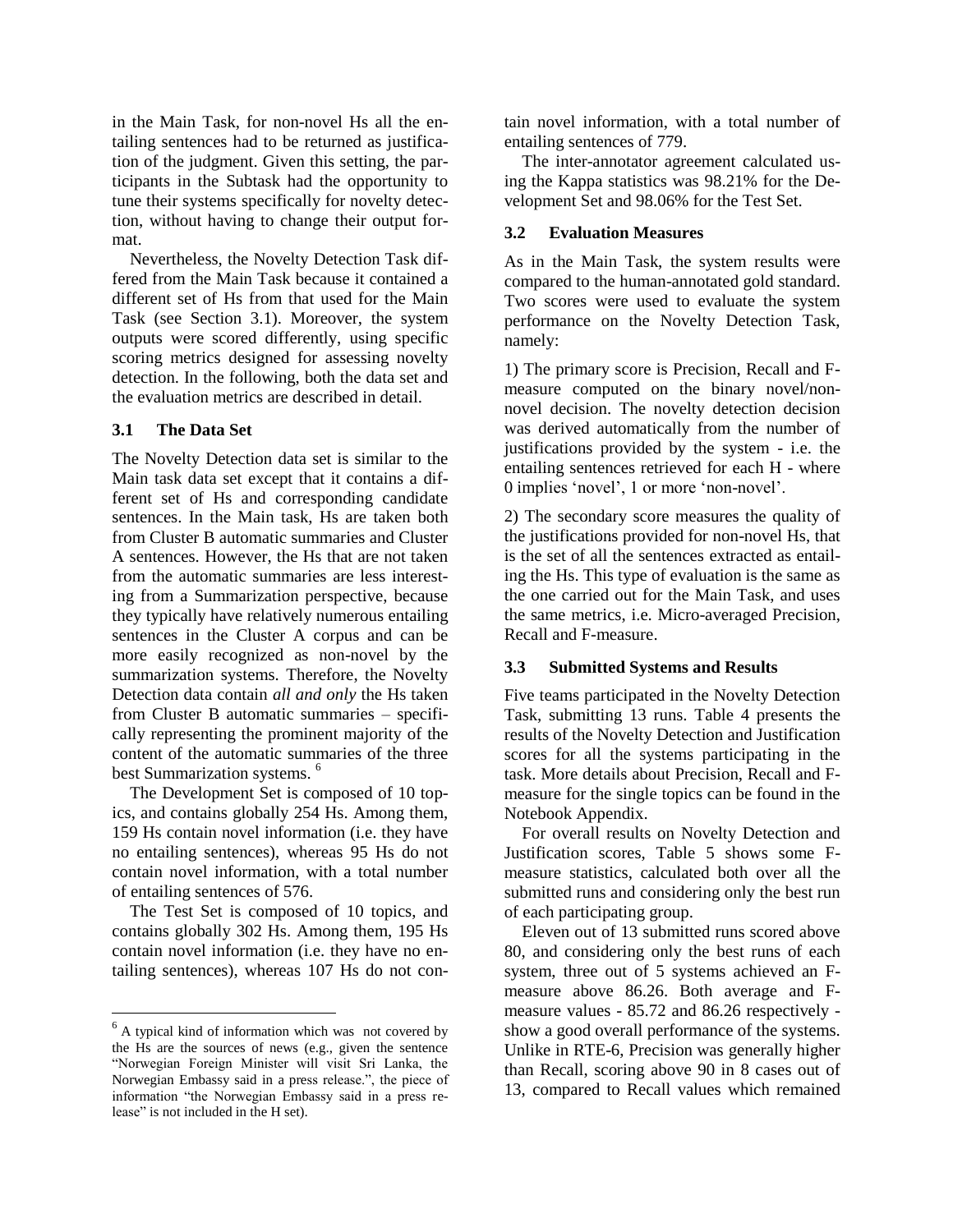| <b>RUN</b>        | <b>Evaluation - Micro-Average</b> |        |                  | <b>Justification-Micro-Average</b> |        |                  |  |
|-------------------|-----------------------------------|--------|------------------|------------------------------------|--------|------------------|--|
|                   | <b>Precision</b>                  | Recall | <b>F-measure</b> | <b>Precision</b>                   | Recall | <b>F-measure</b> |  |
| BIU1              | 90.74                             | 75.38  | 82.35            | 31.47                              | 43.26  | 36.43            |  |
| BIU <sub>2</sub>  | 91.61                             | 72.82  | 81.14            | 32.41                              | 41.85  | 36.53            |  |
| BIU3              | 90.12                             | 74.87  | 81.79            | 36.34                              | 40.31  | 38.22            |  |
| <b>CELI1</b>      | 88.83                             | 85.64  | 87.21            | 37.92                              | 33.25  | 35.43            |  |
| DFKI1             | 92.16                             | 72.31  | 81.03            | 37.55                              | 33.5   | 35.41            |  |
| DFKI <sub>2</sub> | 93.38                             | 72.31  | 81.50            | 38.36                              | 33.63  | 35.84            |  |
| DFKI3             | 91.72                             | 73.85  | 81.82            | 39.42                              | 31.32  | 34.91            |  |
| <b>IKOMA1</b>     | 88.73                             | 92.82  | 90.73            | 51.84                              | 27.09  | 35.58            |  |
| <b>IKOMA2</b>     | 86.92                             | 95.38  | 90.95            | 60.61                              | 20.54  | 30.68            |  |
| <b>IKOMA3</b>     | 88.73                             | 92.82  | 90.73            | 51.84                              | 27.09  | 35.58            |  |
| JU_CSE_TAC1       | 80.18                             | 93.33  | 86.26            | 51.19                              | 16.56  | 25.02            |  |
| JU_CSE_TAC2       | 90.6                              | 69.23  | 78.49            | 21.94                              | 33.63  | 26.56            |  |
| JU_CSE_TAC3       | 90.37                             | 62.56  | 73.94            | 20.37                              | 34.27  | 25.55            |  |

**Table 4. Novelty Detection task results (in bold the Best run of each system)**

below 80, except in 5 cases (see Table 4). Regarding the difference between Precision and Recall within each single run, it varied considerably, ranging from a minimum of 3.19 in *CELI1* to a maximum of 27.81 in *JU\_CSE\_TAC3.*

A baseline was calculated in which all the Hs are classified as novel. The baseline scored a Precision of 64.57, a Recall of 100, and a corresponding F-measure of 78.47. This baseline, which indicates the proportion of novel Hs in the Test Set, is below the average, and is outdone by the best run results of all systems.

As far as Justification is concerned, unlike in RTE-6 the results did not align with the performances in the Main Task, the best system scoring an F-measure of 38.22. Table 4 shows that 8 out of 13 runs achieved better Precision than Recall, in some cases also significantly, such as in *IKOMA2* where Precision is 40.07 above Recall.

Overall, the results achieved in RTE-7 show a good improvement with respect to RTE-6. In fact, comparing F-measure values to those recorded last year, the best primary score Fmeasure raised from 82.91 to 90.95; the median from 78.70 to 86.26 and the average from 72.41 to 85.72.

This confirms that Summarization systems could exploit the Textual Entailment techniques for novelty detection when deciding which sentences should be included in the Update summaries.

# **4 Knowledge Base Population Validation Task**

The experiment carried out in the RTE-6 Knowledge Base Population (KBP) Validation Pilot was performed again In RTE-7. The goal of this task, based on the TAC KBP Slot Filling Task (McNamee and Dang, 2009), is to show the potential utility of RTE systems for Knowledge Base Population, similar to the goals in the Summarization setting, thus representing another step towards the creation of a common framework in the field of text understanding.

# **4.1 Task Description**

The KBP Validation Task is situated in the Knowledge Base Population scenario and aims to validate the output of the systems participating in the KBP Slot Filling Task by using Textual Entailment techniques. The idea of using Textual Entailment to validate the output of NLP systems was partly inspired by a similar experi-

|                         | <b>NOVELTY</b><br><b>DETECTION</b> | <b>JUSTIFICATION</b><br>(non novel Hs) |       |             |  |
|-------------------------|------------------------------------|----------------------------------------|-------|-------------|--|
| All<br><b>F-measure</b> |                                    | <b>Best</b>                            | All   | <b>Best</b> |  |
|                         | runs                               | runs                                   | runs  | runs        |  |
| Highest                 | 90.95                              | 90.95                                  | 38.22 | 38.22       |  |
| Median                  | 81.82                              | 86.26                                  | 35.43 | 35.58       |  |
| Average                 | 83.69                              | 85.72                                  | 33.21 | 34.32       |  |
| Lowest                  | 73.94                              | 81.82                                  | 25.02 | 26.56       |  |

**Table 5. Novelty Detection F-measure statistics**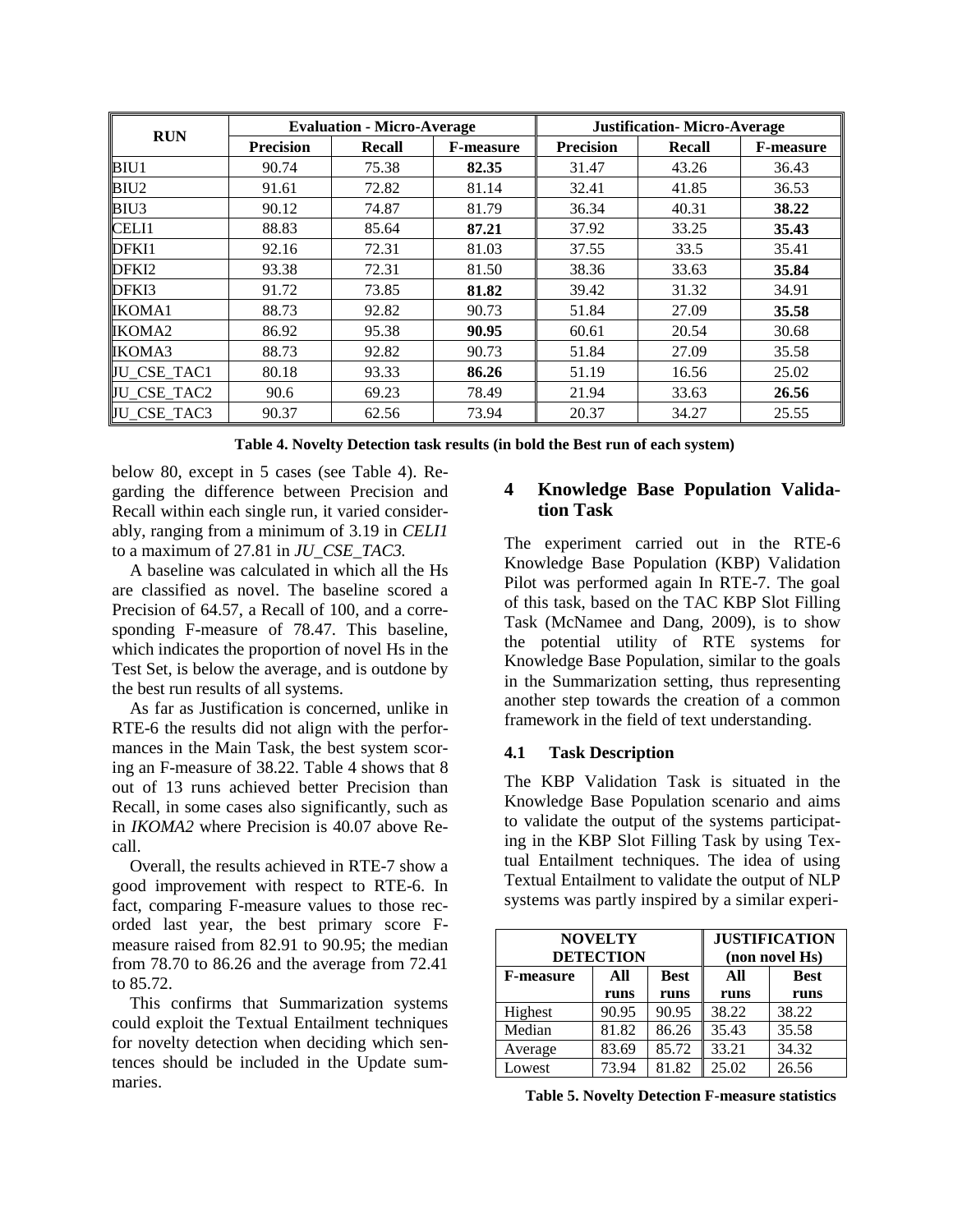ment, namely the Question Answering Validation Task, performed as a part of the CLEF Conferences from 2006 to 2008 (Peñas et al., 2007).

The KBP Slot Filling Task, on which the Validation Task is based, consists of searching a collection of documents and extracting values for a pre-defined set of attributes ("slots") for target entities. In other words, given an entity in a knowledge base and an attribute for that entity, systems must find in a large corpus the correct value(s) for that attribute and return the extracted information together with a corpus document supporting it as a correct slot filler.

The RTE KBP Validation Task is based on the assumption that an extracted slot filler is correct if and only if the supporting document entails a hypothesis summarizing the slot filler. For example, consider the following slot filler and supporting document returned by a KBP system for the "age" attribute for the target entity "Simon Cowell":

KBP System Input

- Target Entity: *"Simon Cowell"*

- Slot: Age

- Document collection

KBP System Output - Slot Filler: *"*47*"* - Supp. Doc ID: APW\_ENG\_20070315.1712.LDC2009T13

If the slot filler is correct, then the document APW ENG 20070315.1712.LDC2009T13 must entail one or more of the following Hypotheses, created from the slot filler:

- H1: *Simon Cowell is aged 47.*
- H3: *Simon Cowell's age is 47.*
- H4: *Simon Cowell is age 47.*
- H5: *Simon Cowell is 47 years old.*

In other words, the KBP Validation Task consists of determining whether a candidate slot filler is supported in the associated document using entailment techniques.

Each slot filler submitted by a system participating in the KBP Slot Filling Task results in one evaluation item (i.e. a T-H "pair") for the RTE-KBP Validation Task, where T is the source document that was cited as supporting the slot filler, and H is a set of simple, synonymous Hypotheses created from the slot filler.

A distinguishing feature of the KBP Validation Task is that the resulting T-H pairs differ from the traditional pairs because (i) T is an entire document, instead of a single sentence or a paragraph and (ii) H is not a single sentence but a set of roughly synonymous sentences representing different linguistic realizations of the same slot filler.

Another major characteristic of the KBP Validation Task, which distinguishes it from the other RTE challenges proposed so far, is that the RTE data set is created semi-automatically from KBP Slot Filling participants' submissions, and the gold standard annotations are automatically derived from the KBP assessments.

#### **4.2 Data Set Description**

The RTE-7 KBP Validation data set was based on the data created for the KBP 2009, 2010 and 2011 Slot Filling Task. More precisely, the Development Set, consisting of the RTE-6 Development and Test sets merged together, was created from the 2009 and 2010 KBP data, whereas the Test Set was created from KBP 2011 data.

The creation of the RTE-7 KBP Validation Task data set was semi-automatic and took as starting points (i) the extracted slot-fillers from multiple systems participating in the KBP *Slot Filling* task and (ii) their assessments<sup>7</sup>.

During a first manual phase, before the automatic generation of the Hs for the data set, several "seed" linguistic realizations of templates were created for each target slot, expressing the relationship between the target entity and the extracted slot filler. For example, given the attribute "origin" belonging to a target entity of type "person", the following templates were manually created:

Template 1*: X*'s origins are in *Y* Template 2*: X* comes from *Y*

<sup>7</sup> As the Slot Filling task can be viewed as a more traditional Information Extraction task, the methodology used for creating the T-H pairs in this Task was the same as that adopted for the manual creation of IE pairs in the Main Task data sets from RTE-1 to RTE-5. In order to create those IE pairs, hypotheses were taken from the relations tested in the ACE tasks, while texts were extracted from the outputs of actual IE systems, which were fed with relevant news articles. Correctly extracted instances were used to generate positive examples, and incorrect instances to generate negative examples.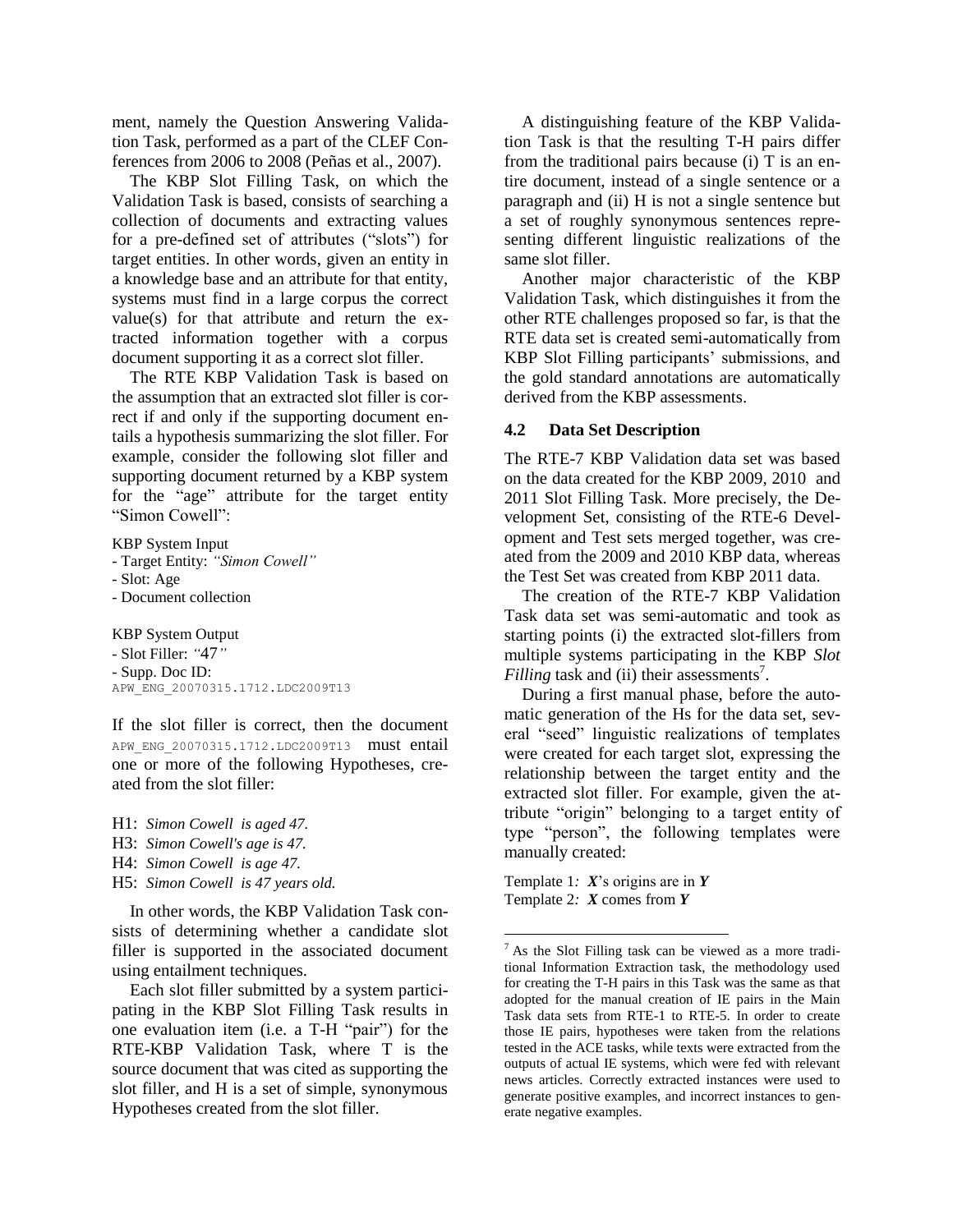Template 3*: X* is from *Y* Template 4*: X* origins are *Y* Template 5*: X* has *Y* origins Template 6*: X* is of *Y* origin

Then, each slot filler submitted by a system participating in the KBP Slot Filling Task became one evaluation item and was used to automatically create an RTE T-H pair. The T corresponded to the corpus document supporting the answer (as identified by the KBP system), while the H was created by instantiating all the templates for the given slot both with the name of the target entity  $(X)$  and the slot filler extracted by the system (Y). Providing all the instantiated templates of the corresponding slot for each system answer meant that each T-H pair does not contain only a single H, but rather a set of synonymous Hs. This setting has the property that for each example either all Hs for the slot are entailed or all of them are not.

The procedure adopted to create the Hs implied that some automatically generated Hs could be ungrammatical. While the Hs' templates are predefined, the slot fillers returned by the KBP systems are strings which can be incomplete, include extraneous text, or belong to a POS which is not compatible with that required by a specific H template. For instance, in the example below, given (i) the H templates for the slot "origin", (ii) the target person entity "Simon Cowell" and (iii) a correct slot filler "British", both grammatical and ungrammatical Hs within the same evaluation item were obtained, i.e.:

*H1: Simon Cowell 's origins are in British.*

*H2: Simon Cowell comes from British.*

*H3: Simon Cowell is from British.*

- *H4: Simon Cowell origins are British.*
- *H5: Simon Cowell has British origins.*

These ungrammaticalities were left in the dataset.

The RTE gold standard annotations were automatically derived from the KBP assessments, converting them into Textual Entailment values. The assumption behind this process is that the KBP judgment of whether a given slot filler is correct coincides with the RTE judgment of whether the text entails the template instantiated with the target entity and the automatically extracted slot filler. As the KBP assessments were 4-valued, a mapping was necessary to convert KBP assessments into entailment values: "correct" and "redundant" KBP judgments were mapped into YES entailment; "wrong" judgments were mapped into NO entailment; and, as "inexact" judgments could result both in YES and NO entailment values, RTE pairs involving "inexact" KBP judgments were excluded from the data set.

As in all RTE data sets, temporal issues arise. However, as no temporal qualifications are defined for the KBP slots, differences in verb tense between the Hypothesis and Document Text in the RTE KBP Validation Task had to be ignored. For example, in the KBP Slot Filling Task, "*Tucson, Ariz.*" is considered a correct slot filler for the "residence" attribute of the target entity "Chris Simcox" if the supporting document contained the text "*Chris Simcox lived in Tucson, Ariz., before relocating to Phoenix*"; therefore, in the KBP Validation Task, the Hypothesis "*Chris Simcox lives in Tucson, Ariz.*" must be considered as entailed by the same document.

### **4.3 Final Data Set**

The RTE-7 Development set consisted of a set of T-H pairs from the combined RTE-6 Development and Test sets<sup>8</sup>, from which the following pairs have been removed:

- the pairs generated for the location slots "*place of birth*", "*place of death*", "*residence*", and "*headquarters*", which were present only in the RTE-6 Development set and were replace by more specific slots (e.g., "*city of birth*", "*state or province of birth*", and "*country of birth*"...) in the RTE-6 Test set;
- the pairs generated for the slot "other fam*ily*", which was present only in the RTE-6 Development set, and was not included in the Test set as it overgenerated 'YES' entailments with respect to KBP "Correct" judgments;
- pairs where the Ts were speech transcriptions, which were particularly difficult to

<sup>&</sup>lt;sup>8</sup> The data for the RTE-6 Development and Test sets were created from the KBP slot-filling system output and slotfiller assessments from KBP 2009 and 2010 respectively. For more details, see (Bentivogli et al., 2010)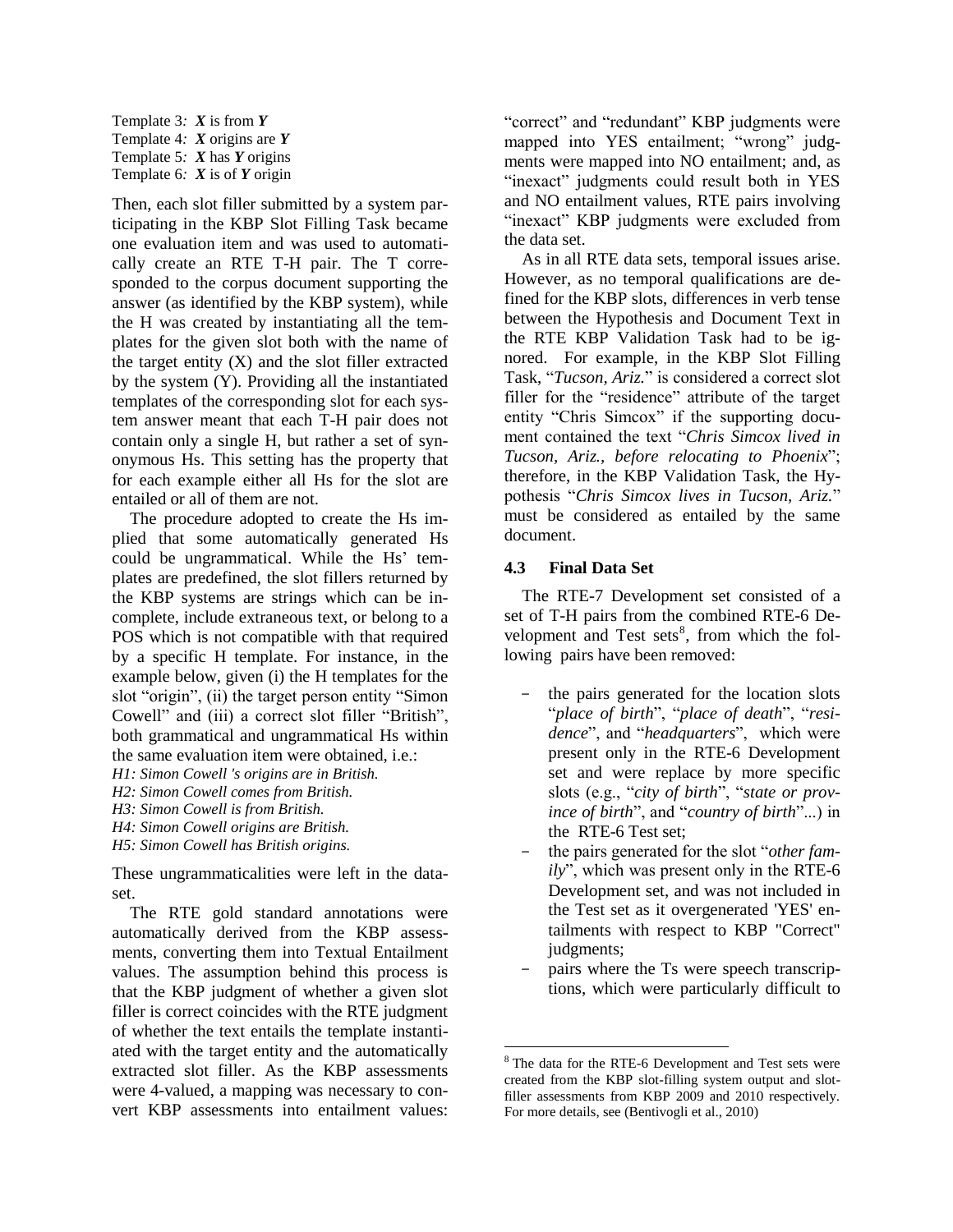process as did not contain punctuation and capitalization

the pairs where the T's are web documents.<sup>9</sup>

Moreover, a number of other pair types were removed following the criteria used in the RTE-6 data set generation. 10

The final Development Set contained 24,808 T-H pairs, among which 2,231 pairs were positive examples (entailment value "YES"), and 22,577 were negative examples (entailment value "NO").

|                     |                  | <b>GENERIC</b>  |                  |  |  |  |  |
|---------------------|------------------|-----------------|------------------|--|--|--|--|
| <b>RUN</b>          | <b>Precision</b> | <b>Recall</b>   | <b>F-measure</b> |  |  |  |  |
| JU_CSE_TAC2         | 11.79            | 49.14           | 19.02            |  |  |  |  |
| CELI3               | 10.47            | 29.05           | 15.39            |  |  |  |  |
| JU_CSE_TAC1         | 8.01             | 97.55           | 14.80            |  |  |  |  |
| CELI2               | 8.72             | 36.74           | 14.09            |  |  |  |  |
| CELI1               | 8.13             | 43.7            | 13.71            |  |  |  |  |
|                     |                  | <b>TAILORED</b> |                  |  |  |  |  |
| JU_CSE_TAC2         | 10.97            | 55.9            | 18.34            |  |  |  |  |
| JU_CSE_TAC3         | 10.97            | 55.9            | 18.34            |  |  |  |  |
| JU_CSE_TAC1<br>10.8 |                  | 56.43           | 18.13            |  |  |  |  |

## **Table 6. KBP Validation results (in bold the Best run of each system)**

The KBP Validation Test Set was created from the KBP 2011 assessments. Once unsuitable pairs were removed, the Test Set was created from the 24,140 KBP 2011 Slot Filling Task assessments., obtaing a total of 23,998 T-H pairs.

### **4.4 Evaluation Metrics**

System results were compared to the gold standard created automatically from the KBP assessments of the systems' output. The system performances were measured calculating Micro-Averaged Precision, Recall, and F-measure.

### **4.5 Submitted Systems and Results**

Two different types of submissions were allowed for this task:

- one for *generic* RTE systems, for which no manual effort was allowed to tailor the generic system to the specific slots (beyond fully automatic training on the Development Set);
- the second for *manually tailored* systems, where additional manual effort could be invested to adapt the systems for the specific slots.

Two groups participated in the task, both submitting runs for generic systems and one submitting tailored runs as well. Eight runs were submitted in total  $-5$  generic and 3 tailored.

Table 6 presents the results, ranked according to F-measure scores. The median F-measure for the all generic runs is 14.80, meanwhile the average value for best runs is 17.20 (15.00 considering all runs); on manually tailored submissions, the average value is 18.27. Overall, the performances were lower than in RTE-6, where the best F-measure score in the generic task was 25.5. Moreover, this year the best result in the tailored task was lower than in the generic task, while in 2010 the manually tailored systems scored higher than the generic ones. All the systems generally had higher Recall scores than Precision, which was quite low both in generic and tailored systems, except in one case. More details about Precision, Recall, and F-measure for each single Slot are given in the Notebook Appendix.

A baseline which classifies all Ts as entailing their corresponding Hs was calculated. The idea behind this baseline is that it reflects the cumulative performance of all KBP 2010 Slot Filling systems, as the RTE-KBP data set includes only Ts which were proposed as implying the corresponding H by at least one KBP system. The baseline, which also indicates the percentage of entailing pairs in the test set, scored a Precision of 6.42, a Recall of 100, and a corresponding Fmeasure of 12.07. Both participating systems outperformed the baseline, suggesting that a slot filling validation filter using RTE techniques could be useful for KBP systems.

 $9<sup>9</sup>$  The decision to remove the pairs where the T's are web documents was taken based on the fact that Web documents are on average significantly longer and require much more time to process, representing a major issue for RTE-6 systems participating in the KBP Validation task.

 $10$  Namely (i) pairs for which the original KBP assessment was "inexact"; (ii) pairs involving KBP system answers of type "NO\_RESPONSE"; (iii) duplicate KBP submissions (same answer and document)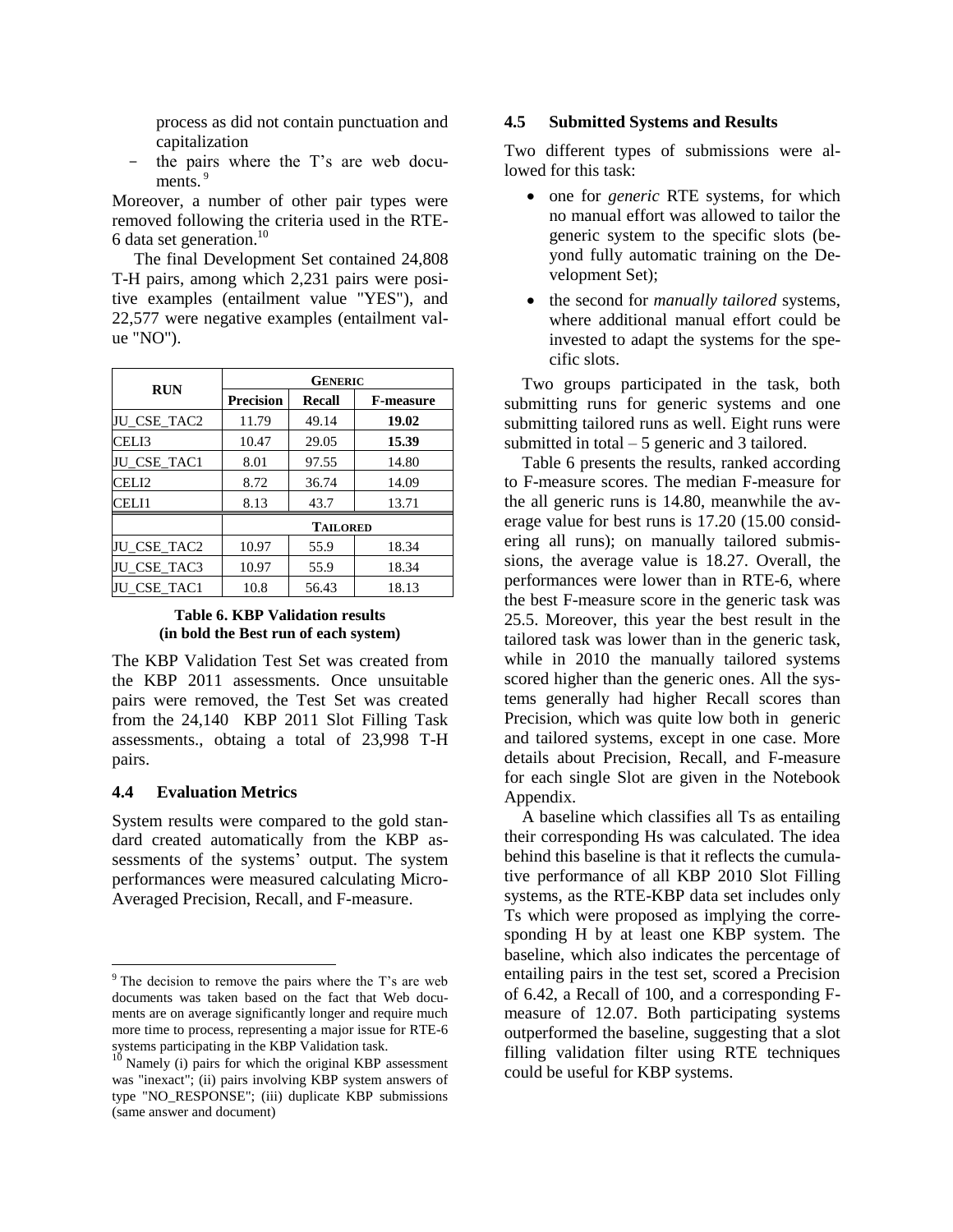The task proved to be particularly challenging for RTE systems, probably due to the fact that the KBP Validation data set was significantly larger than in the other RTE tasks, and most RTE systems are currently not robust enough to process such a large amount of data.

# **5 System approaches**

The twelve systems for which reports have been submitted do not present any significant novelties in addressing the entailment task, proposing strategies already experimented, even though some interesting variations have been introduced.

## **5.1 Main task**

Machine learning is the approach of choice in eight systems out of twelve, integrating a variety of features and techniques. *BIU* proposes a new version of its transformation-based approach using entailment rules and syntactic motivated operations to perform a sequence of inference steps from T to H, which is finally validated by a confidence model. A large number of systems exploit similarity measures and matching algorithms applied at different levels – lexical, syntactic or semantic. *FBK* attempts an approach which moves from token-level to phrase-level overlap, also using paraphrases from parallel data as the main source of lexical knowledge for mapping. *DFKI* approaches lexical similarity by treating T and H as translation of the same source sentence and using the METEOR score to define feature templates to capture similarity between T and H. *IKOMA* system combines entailment scores calculated by lexical matching with machine learning, using a filtering mechanism aimed at discarding T-H pairs which are not entailing, despite high entailment scores based on lexical similarity. *SJTU-CIT* uses machine learning algorithms combined with knowledge drawn from different resources, such as WordNet, VerbOcean and Wikipedia, and features that quantify lexical, syntactic and semantic level matching between T and H. *u\_tokyo* uses different WordNet based similarity measure to determine the entailment judgment. A distance-based approach is implemented by EDITS, an open-source RTE package that was exploited by two groups. *CELI* proposes a new version of it, EDIT-GA, extended with genetic algorithms, i.e. a direct stochastic method for global search and optimization that mimics natural evolution. Also *SINAI* uses EDITS, integrating Personalized Page Rank Vectors (PPVs) by means of rules to provide knowledge about the probability of entailment or contradiction between T and H.

Among the systems which do not use machine learning techniques, two systems adopt a rulebased approach, namely *ICL* -which built an inference model based on entailment rules, using also syntactic analysis tools and lexical and semantic resources-, and *UAIC* –which additionally exploits the notion of predication driven entity matching. The remaining systems are based on similarity measures or matching algorithm: *BUPTT* measures the word overlap between T and H; and *JU\_CSE\_TAC* system is made up by four modules that perform lexical word matching and measure syntactic similarity over chunks and named entities.

## **5.2 KBP Validation task**

Two systems, *JU\_CSE\_TAC* and *CELI*, attempted also the KBP Validation Task. *JU\_CSE\_TAC* experimented with both generic and tailored tasks. For the generic task, they use two different methods, (i) one based on entity and verb matching in  $H$  and  $T$ ; (ii) the other using Lucene fed with entities from H as queries to retrieve relevant documents from the corpus and basing the entailing judgment on whether or not the corresponding T is found in the top retrieved documents. In the tailored task, validation rules extracted from the development data for each attribute are applied. *CELI* first performs a preliminary filtering phase, where sentences in T are selected as entailing candidates only if they contain at least one lexical matching with H; then EDITS-GA trained over development data for optimal configuration is used to assess entailment between each H and the set of entailing candidate sentences selected from the corresponding T.

# **6 RTE-7 Ablation Tests and RTE Knowledge Resources initiative**

Also in RTE-7, ablation tests, introduced first in RTE-5 to perform an evaluation of the impact of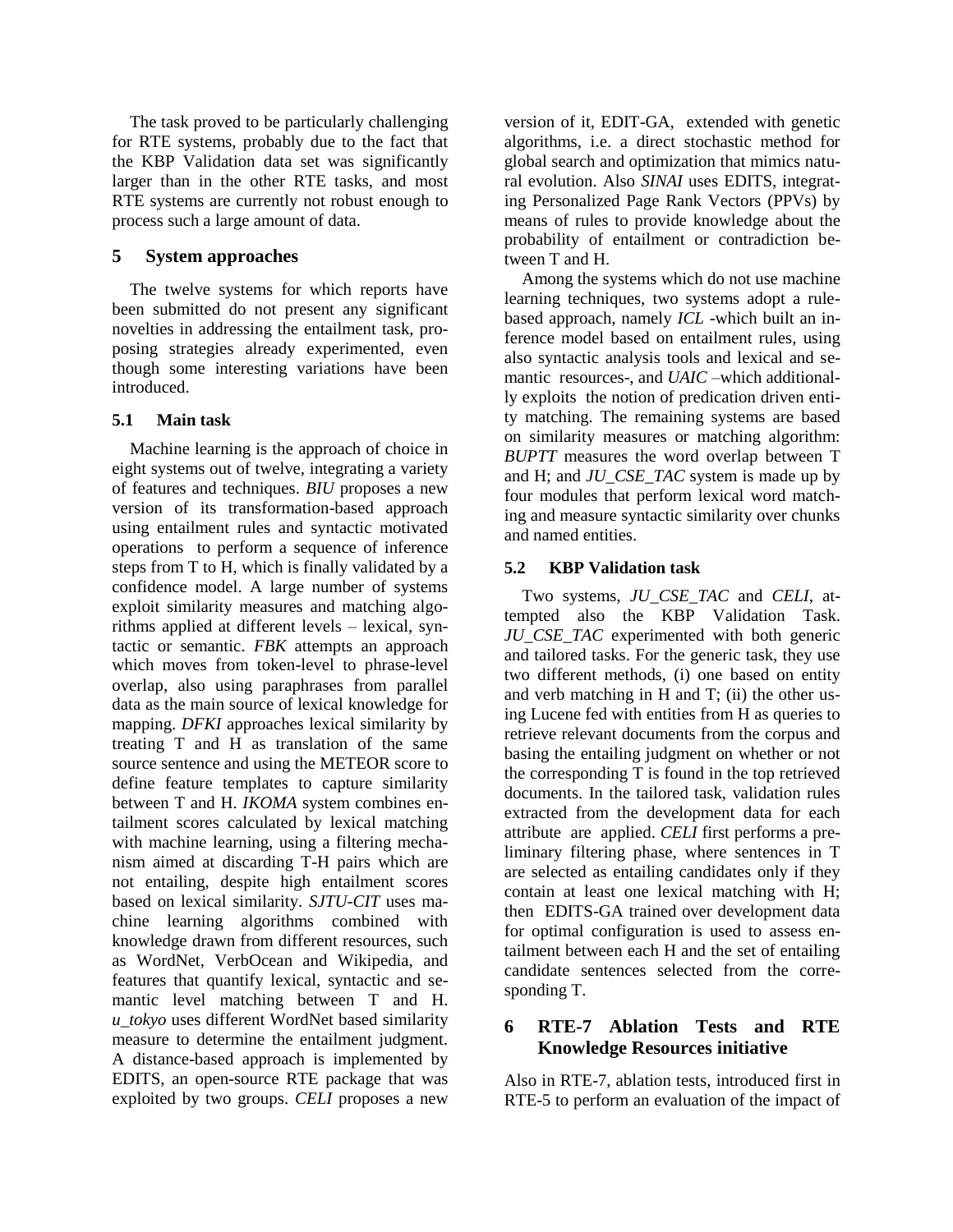knowledge resources (and from RTE-6 also of tools), were required of participants in the Main task. The idea is that ablating the resources and tools used by a system allows those resources' and tools' contribution to the system's performance to be evaluated. The kind of ablation tests required in the RTE-7 Main Task consists of removing one module at a time from a system, and re-running the system on the test set with the other modules. By comparing these results to those achieved by the complete system, the practical contribution of the individual component can be assessed.

As in previous challenges, the participants responded well to the initiative. In fact, out of 13 participants in the Main task, 10 submitted ablation tests, while three could not carry out any tests because the architecture of the system did not allow the removal of any components. In total, 31 ablations tests were performed and submitted. Despite these guidelines, 7 submitted ablation tests did not specifically ablate knowledge resources or tools, but a variety of other system components, such as entailment algorithms, empirically estimated thresholds, and other statistical features. In two cases, a combination of different components was removed from the system instead of a single one.

Results for all the submitted ablation tests are in the Notebook Appendix. Table 7 gives summary information about the 21 ablation tests complying with our requirements. For knowledge resources, 16 ablation tests were carried out on a total of 7 different resources. For tools, 5 ablation tests were performed to evaluate 2 types of tools. For each ablated component, the number of ablation tests submitted is shown, together with the number of runs showing a negative or positive impact of the resource/tool on the system performance.

Note that while the data provided by the ablation tests can provide an indication of the actual contribution of a component to the performance of a specific system, determining the general impact of a knowledge resource or a tool is not straightforward, since the same resource can be used in different ways by different systems, and thus the results of different ablation tests on the same resource are not fully comparable. For instance, Table 7 shows that a common resource such as WordNet had a small positive impact in most cases - and sometimes it even slightly worsened the system's performance - except in the case of *U\_CSE\_TAC1\_abl1*, in which the removal of WordNet caused a decrease of 9.81 points in the F-measure value. A similar behaviour can be also noticed regarding Wikipedia, another commonly used resource. Detailed data on the ablation test results are provided in the Appendix and can be used for further analysis. In fact, since a better knowledge of how resources and tools can be best utilized within Textual Entailment may be relevant for the research, a study of the ablation test results may help not only to identify which resources were more useful within each system but, considering the architecture of the systems that performed well, also to learn how to effectively use such resources.

Another initiative to promote the study of the impact of knowledge resources on Textual Entailment consists in making available the results of all the ablation tests carried out so far on the RTE Knowledge Resources web page where a list of the "standard" knowledge resources (currently 36 publicly available and 15 nonpublicly) used to design RTE systems in the challenges held so far is also found.<sup>11</sup>

Participants are encouraged to help keep the page up-to-date, sharing their own knowledge resources and tools, not only to contribute to the research on the impact of knowledge resources on RTE, but also to have the opportunity to further test and leverage such resources and tools.

## **7 Conclusions and Future Work**

After the major innovations introduced in the RTE-6 challenge - which marked the transition from the traditional Main Task proposed in the first five RTE challenges to a new Main Task in which textual entailment recognition was performed on a real text corpus - RTE-7 followed the well-established practice of not significantly changing the tasks every year, in order to ensure continuity with the previous challenge and allow participants to address the novelties introduced for the first time in RTE-6. So this year the RTE-6 tasks were repeated, introducing only

 $11$  http://www.aclweb.org/aclwiki/index.php?title= RTE\_Knowledge\_Resources.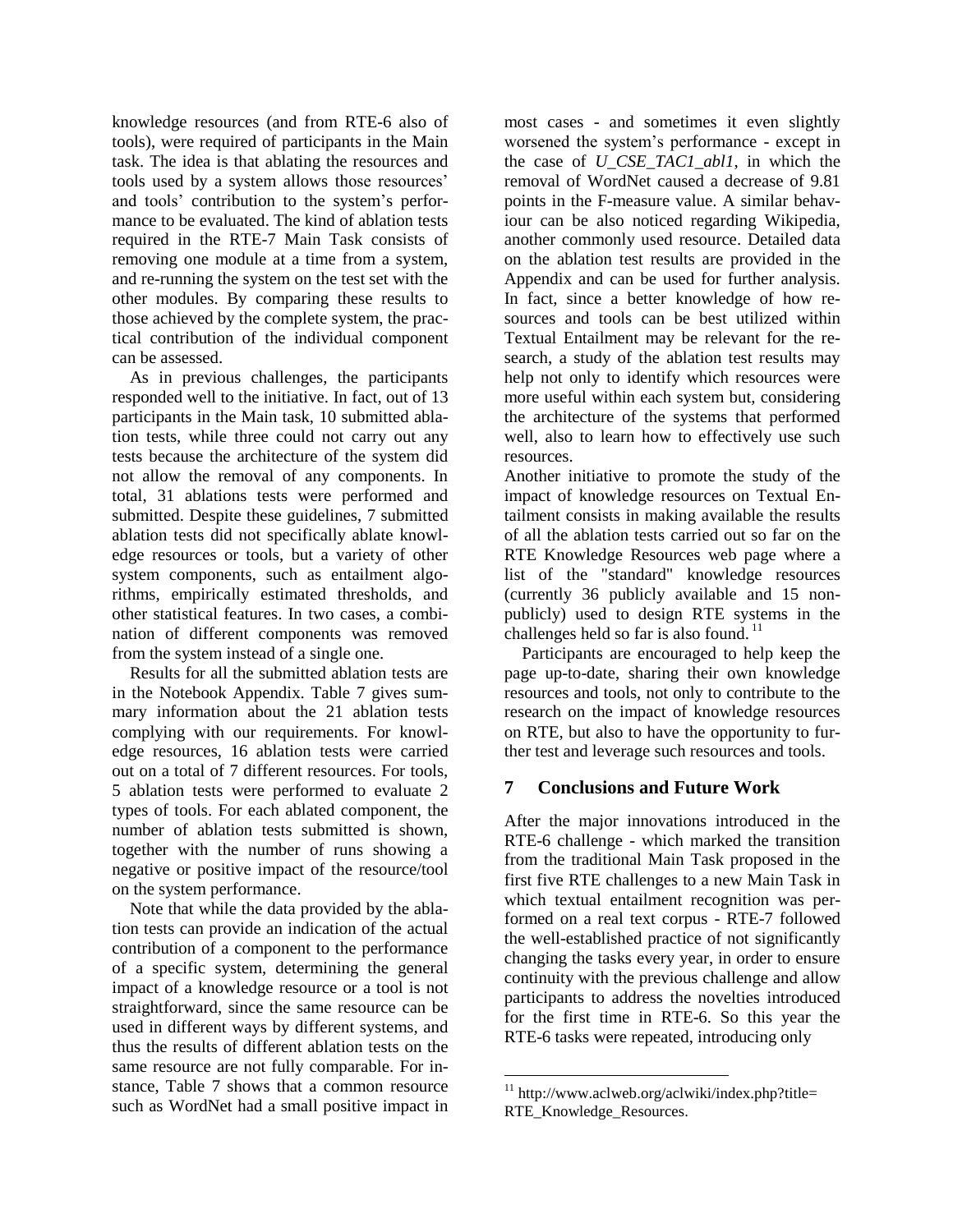|                                                   |                                      | <b>Impact on systems</b> |                  |                |                          |                         |                          |                          |  |  |
|---------------------------------------------------|--------------------------------------|--------------------------|------------------|----------------|--------------------------|-------------------------|--------------------------|--------------------------|--|--|
|                                                   | <b>Ablated</b><br>resource           |                          |                  | Positive       |                          |                         |                          | Negative                 |  |  |
|                                                   | #<br><b>Ablation tests</b>           |                          | # Tests          | Range<br>F1    | F1 Average               | Tests<br>#              | Range<br>$F_{\rm I}$     | F1 Average               |  |  |
|                                                   | WordNet                              | 8                        | 5                | 0.64<br>9.81   | 2.62                     | $\overline{\mathbf{3}}$ | $-0.05$<br>$-0.14$       | $-0.10$                  |  |  |
|                                                   | VerbOcean                            | $\mathbf{1}$             | $\mathbf{1}$     | 5.93           | 5.93                     | ۰                       | $\overline{\phantom{a}}$ |                          |  |  |
|                                                   | Wikipedia                            | 3                        | $\mathbf{2}$     | 1.56<br>8.89   | 2.25                     | $\mathbf{1}$            | $-2.64$                  | $-2.64$                  |  |  |
|                                                   | <b>DIRECT</b>                        | 1                        | $\mathbf{1}$     | 0.94           | $\overline{\phantom{a}}$ | ۰                       | $\blacksquare$           | $\overline{\phantom{a}}$ |  |  |
| Knowledge Resources<br>Paraphrase table<br>CatVar |                                      | 1                        | ٠                | $\blacksquare$ | $\equiv$                 | $\mathbf{1}$            | $-1.43$                  | $-1.43$                  |  |  |
|                                                   |                                      | 1                        | $\mathbf{1}$     | 0.84           | 0.84                     | ٠                       |                          | ÷,                       |  |  |
|                                                   | <b>Acronym Lists</b>                 | 1                        | ٠                | $\blacksquare$ | $\blacksquare$           | $\mathbf{1}$            | $-0.16$                  | $-0.16$                  |  |  |
|                                                   | Coreference Resolver                 | 1                        | $\mathbf{1}$     | 0.69           | 0.69                     | ٠                       | $\blacksquare$           |                          |  |  |
| Tools                                             | Named<br><b>Entities Recognition</b> | 4                        | $\boldsymbol{2}$ | 2.08<br>7.97   | 5.03                     | $\mathbf{2}$            | $-0.89$<br>$-8.29$       | $-4.59$                  |  |  |

**Table 7. Ablated knowledge resources**

minor changes.

The Main Task was mainly aimed at further testing textual entailment performed in a corpus, while the Novelty Detection Task was primarily dedicated to explore how TE systems can help Summarization systems to filter out non-novel sentences from their summaries. Similarly, the KBP Validation Task's goal was to show the potential utility of RTE systems for Knowledge Base Population and Information Extraction.

The results in the Main task largely reflected those achieved in RTE-6, but an improvement of the overall performances was recorded. In fact, if on the one hand the best F-measure score was practical identical to that achieved last year, on the other hand the median and average Fmeasure values were higher than in RTE-6.

The Novelty Detection Subtask confirmed the success of the previous exercise, recording higher best, median and average scores, which further showed that RTE systems perform well in detecting novelty, and could be useful for Summarization systems.

As regards the KBP Validation Task, it demonstrated once again to be the most complex of the tasks proposed, and only two participants

took part in the exercise. Even though the reasons which make this task so arduous have not been properly investigated yet, the impression is that a major discouraging factor lies in the difficulty that current RTE systems have in processing large amounts of data.

Overall, the RTE-7 tasks confirmed that entailment systems may play an important and effective role within semantic applications. In fact, the results obtained so far represent an encouragement to further promote the advancement of the state of the art in textual entailment recognition, and to continue the effort to demonstrate its applicability and usefulness in other real-life application scenarios, as it has already done in the fields of automatic summarization and knowledge base population.

## **Acknowledgments**

We would like to acknowledge other people involved in the RTE-7 challenge: Alessandro Marchetti, Giovanni Moretti from CELCT, and Karolina Owczarzak from NIST.

This work is supported in part by the Pascal-2 Network of Excellence, ICT-216886-NOE.